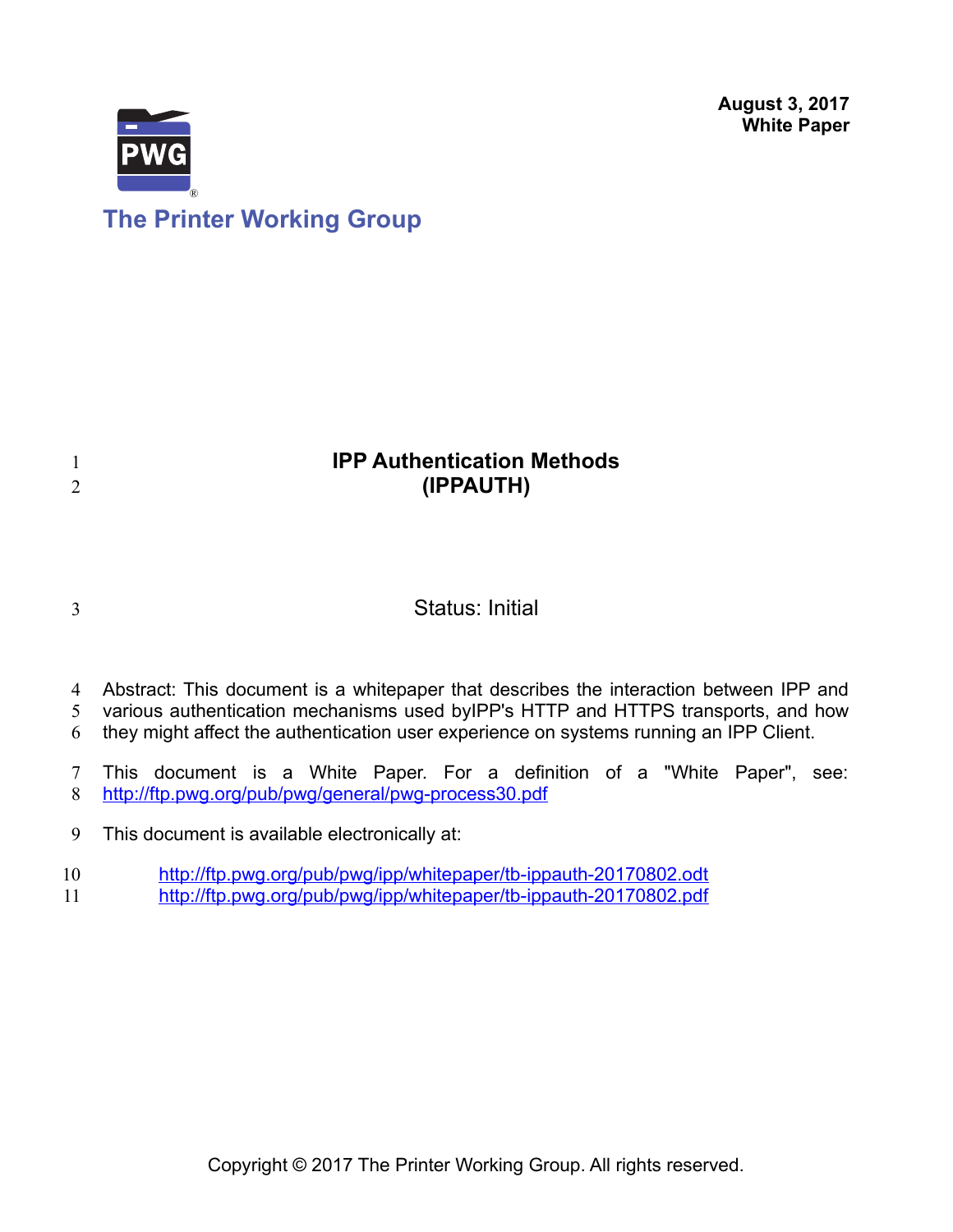Copyright © 2017 The Printer Working Group. All rights reserved. 12

#### Title: IPP Authentication Methods *(IPPAUTH)* 13

The material contained herein is not a license, either expressed or implied, to any IPR owned or controlled by any of the authors or developers of this material or the Printer Working Group. The material contained herein is provided on an "AS IS" basis and to the maximum extent permitted by applicable law, this material is provided AS IS AND WITH ALL FAULTS, and the authors and developers of this material and the Printer Working Group and its members hereby disclaim all warranties and conditions, either expressed, implied or statutory, including, but not limited to, any (if any) implied warranties that the use of the information herein will not infringe any rights or any implied warranties of merchantability or fitness for a particular purpose. 14 15 16 17 18 19 20 21 22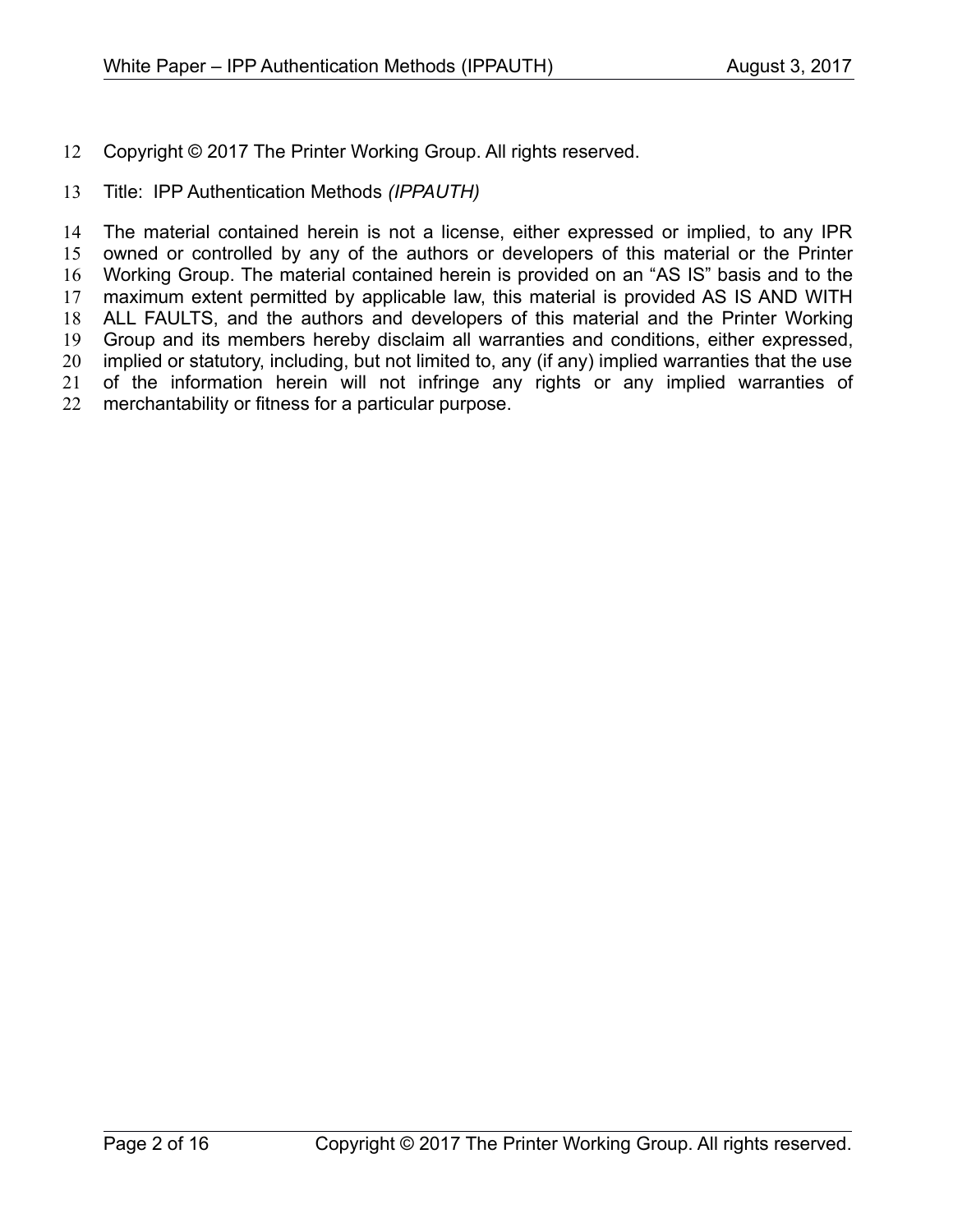| 23 | <b>Table of Contents</b> |  |
|----|--------------------------|--|
| 24 |                          |  |
| 25 |                          |  |
| 26 |                          |  |
| 27 |                          |  |
| 28 |                          |  |
| 29 |                          |  |
| 30 |                          |  |
| 31 |                          |  |
| 32 |                          |  |
| 33 |                          |  |
| 34 |                          |  |
| 35 |                          |  |
| 36 |                          |  |
| 37 |                          |  |
| 38 |                          |  |
| 39 |                          |  |
| 40 |                          |  |
| 41 |                          |  |
| 42 |                          |  |
| 43 |                          |  |
| 44 |                          |  |
| 45 |                          |  |
| 46 |                          |  |

### 47

# **List of Figures**

| Figure 3.1: Sequence diagram for the 'none' IPP Authentication Method          |  |
|--------------------------------------------------------------------------------|--|
| Figure 3.2: Sequence diagram for the 'requesting-user-name' IPP Authentication |  |
|                                                                                |  |
|                                                                                |  |
| Figure 3.4 : Sequence diagram for the 'digest' IPP Authentication Method9      |  |
| Figure 3.5 : Sequence diagram for the 'negotiate' IPP Authentication Method10  |  |
| Figure 3.6 : Sequence diagram for the 'oauth' IPP Authentication Method11      |  |

48

## **List of Tables**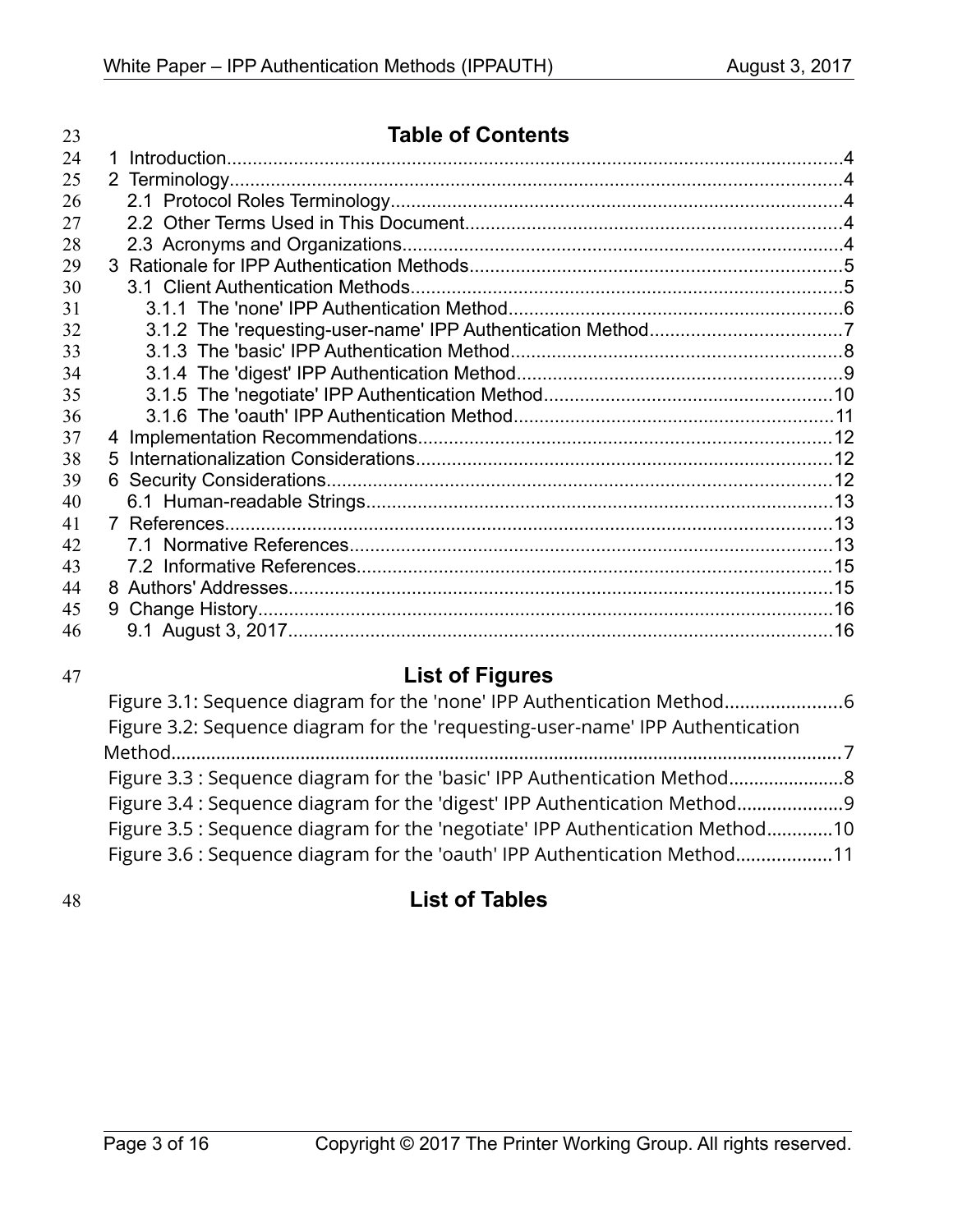#### **1 Introduction** 49

The Internet Printing Protocol (hereafter, IPP) uses HTTP as its underlying transport [\[RFC8010\].](#page-13-0) When an IPP Printer is configured to limit access to its services to only those Clients operated by an authorized User, IPP employs various different HTTP authentication methods. But since an IPP Client isn't usually a typical HTTP User Agent (e.g. it isn't a commonly used Web browser), some limits, constraints and conventions ought to be considered when implementing support for one of these different HTTP authentication methods. 50 51 52 53 54 55 56

#### **2 Terminology** 57

#### **2.1 Protocol Roles Terminology** 58

This document defines the following protocol roles in order to specify unambiguous conformance requirements: 59 60

*Client*: Initiator of outgoing IPP session requests and sender of outgoing IPP operation requests (Hypertext Transfer Protocol -- HTTP/1.1 [\[RFC7230\]](#page-13-1) User Agent). 61 62

*Printer*: Listener for incoming IPP session requests and receiver of incoming IPP operation 63

requests (Hypertext Transfer Protocol -- HTTP/1.1 [\[RFC7230\]](#page-13-1) Server) that represents one 64

or more Physical Devices or a Logical Device. 65

#### **2.2 Other Terms Used in This Document** 66

User: A person or automata using a Client to communicate with a Printer. 67

#### **2.3 Acronyms and Organizations** 68

- *IANA*: Internet Assigned Numbers Authority,<http://www.iana.org/> 69
- *IETF*: Internet Engineering Task Force,<http://www.ietf.org/> 70
- *ISO*: International Organization for Standardization,<http://www.iso.org/> 71
- *PWG*: Printer Working Group,<http://www.pwg.org/> 72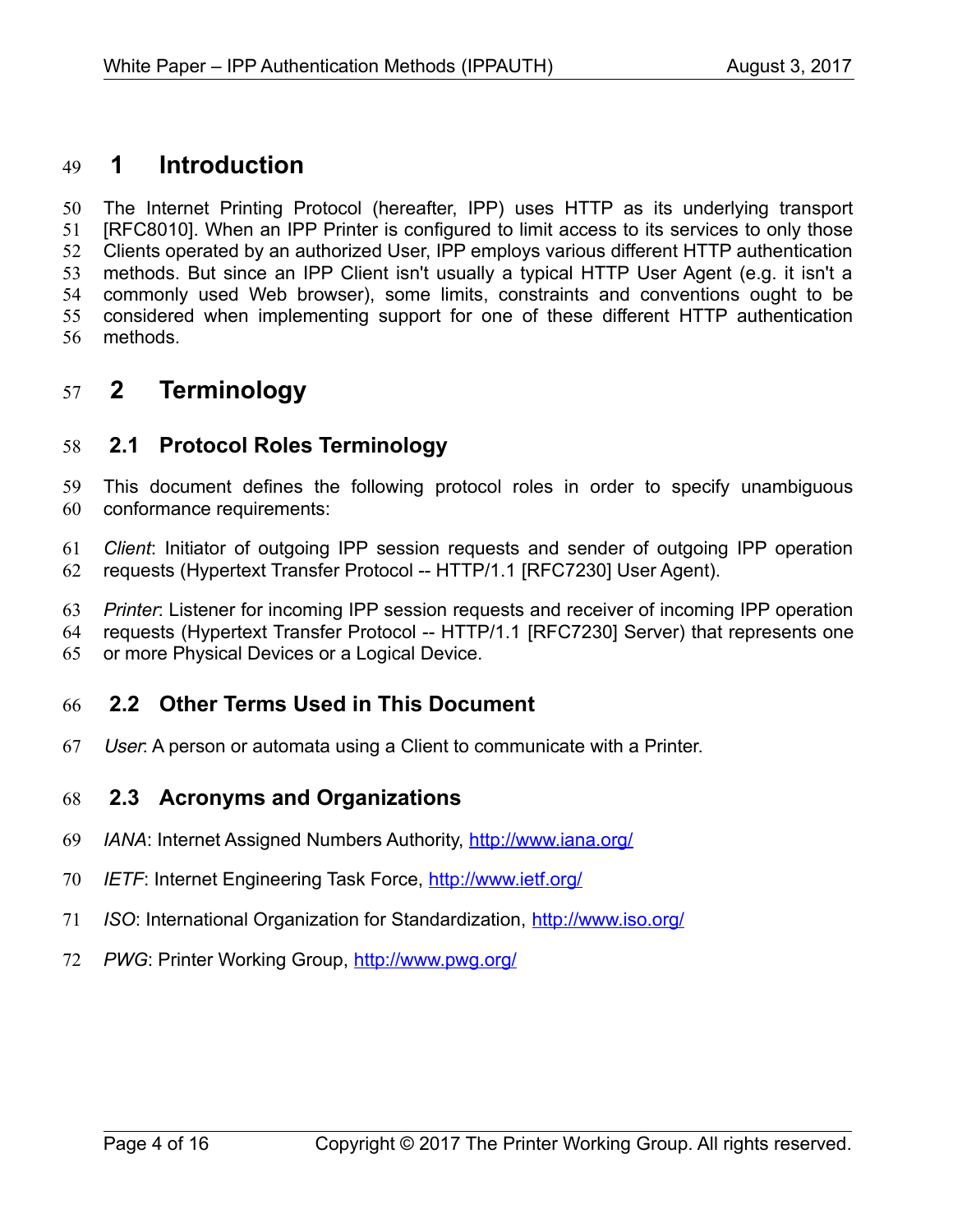#### **3 Rationale for IPP Authentication Methods** 73

This white paper describes how various HTTP based authentication systems integrate into IPP communications between a Client and a Printer. Although the authentication protocols themselves do not need to change to be integrated into IPP communications, the IPP Client is not a Web browser, so some considerations must be made by IPP Client implementors. The "uri-authentication-supported" attribute [\[RFC8011\]](#page-13-2) Printer Description attribute indicates the authentication systems supported by the Printer. 74 75 76 77 78 79

#### **3.1 Client Authentication Methods** 80

The "uri-authentication-supported" attribute [\[RFC8011\]](#page-13-2) indicates the authentication method used for a corresponding URI in "printer-uri-supported". A Printer uses the identity to authorize access to capabilities such as operations, resources, and attributes. As in most other contexts, authentication is the process of establishing that an entity claiming to have a particular identity is who they say they are. 81 82 83 84 85

Each of the authentication method keywords currently registered for "uri-authentication-86

supported" is described below, with an accompanying sequence diagram for illustration purposes. 87 88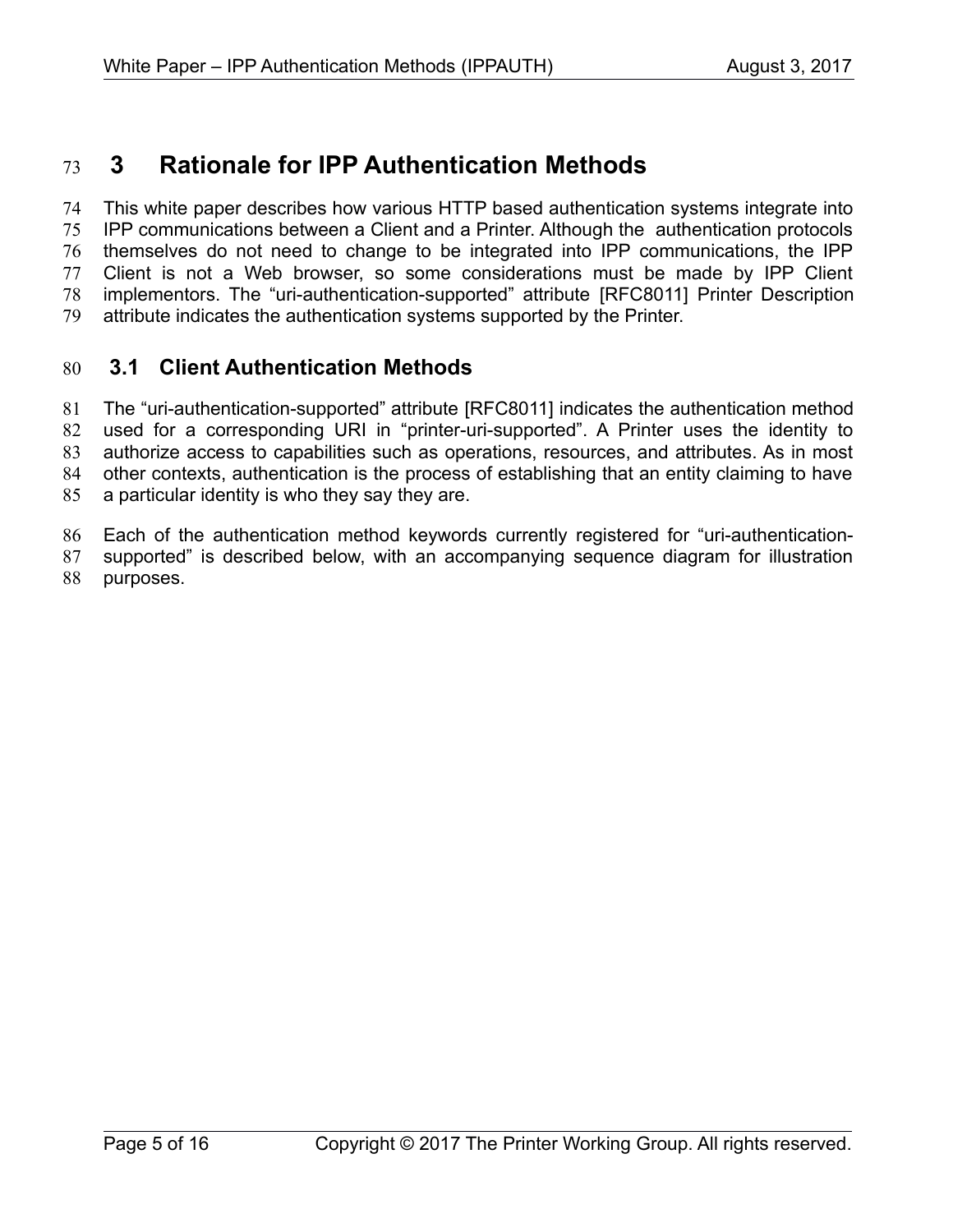#### **3.1.1 The 'none' IPP Authentication Method** 89

The 'none' IPP Authentication Method [\[RFC8011\]](#page-13-2) very simply indicates that the receiving 90

Printer is provided no method whatsoever to determine the identity of the User who is 91

operating the Client that is making IPP operation requests. The user name for the 92

operation is assumed to be 'anonymous'. 93



*Figure 3.1: Sequence diagram for the 'none' IPP Authentication Method*

This method is not recommended unless the Printer's operator has the objective of 94

providing an anonymous print service. In most cases, the Client SHOULD provide the 95

"requesting-user-name" operation attribute, as described in section [3.1.2.](#page-6-0) 96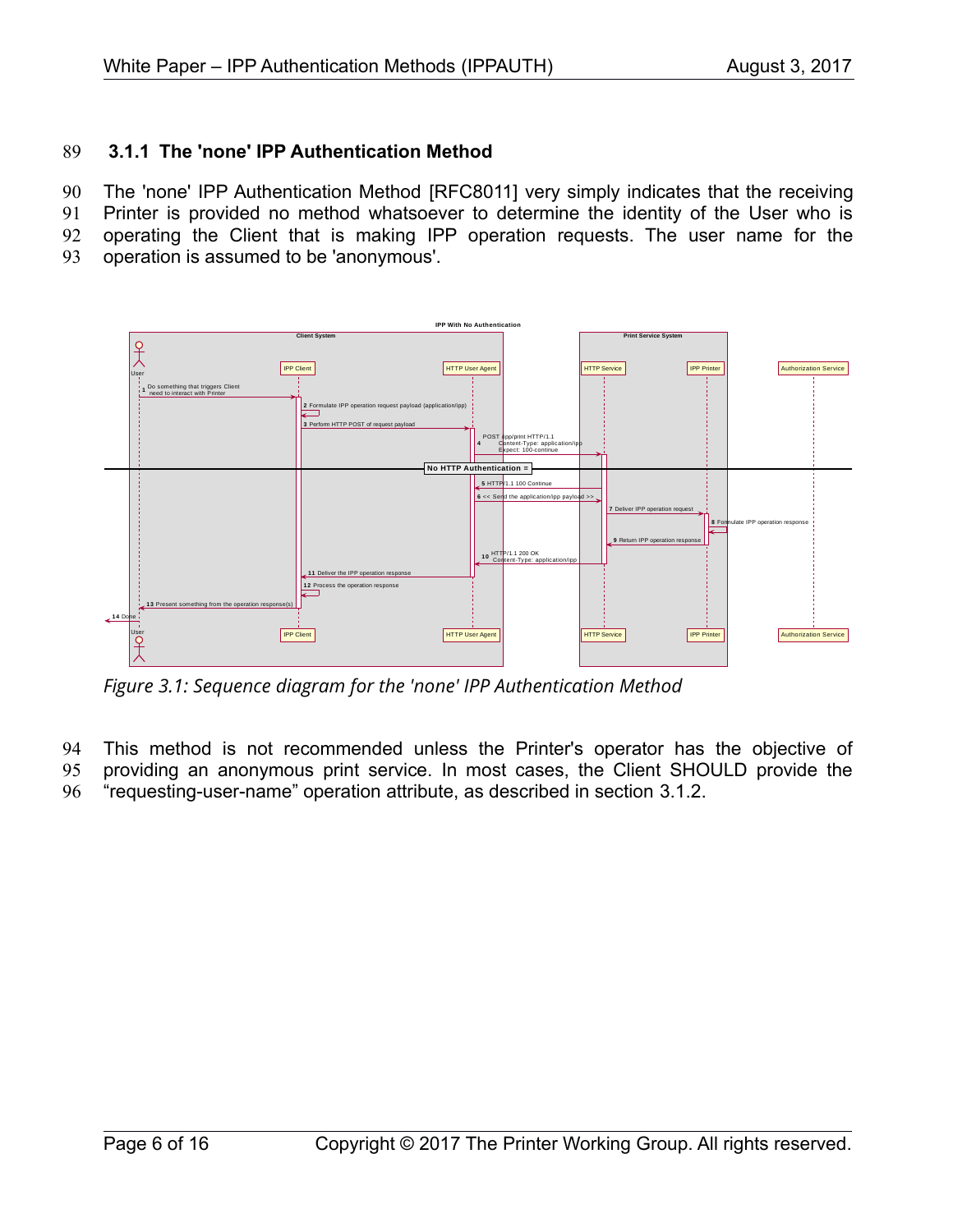#### <span id="page-6-0"></span> **3.1.2 The 'requesting-user-name' IPP Authentication Method** 97

In the 'requesting-user-name' IPP Authentication Method [\[RFC8011\],](#page-13-2) the Client MUST provides the "requesting-user-name" operation attribute [\[RFC8011\]](#page-13-2) in its IPP operation request. The Printer uses this unauthenticated name as the identity of the actor operating 98 99 100

the Client. 101



*Figure 3.2: Sequence diagram for the 'requesting-user-name' IPP Authentication Method*

- This method is not recommended since there is no actual authentication performed as 102
- there is no credential provided to prove the identity claimed in the "requesting-user-name". 103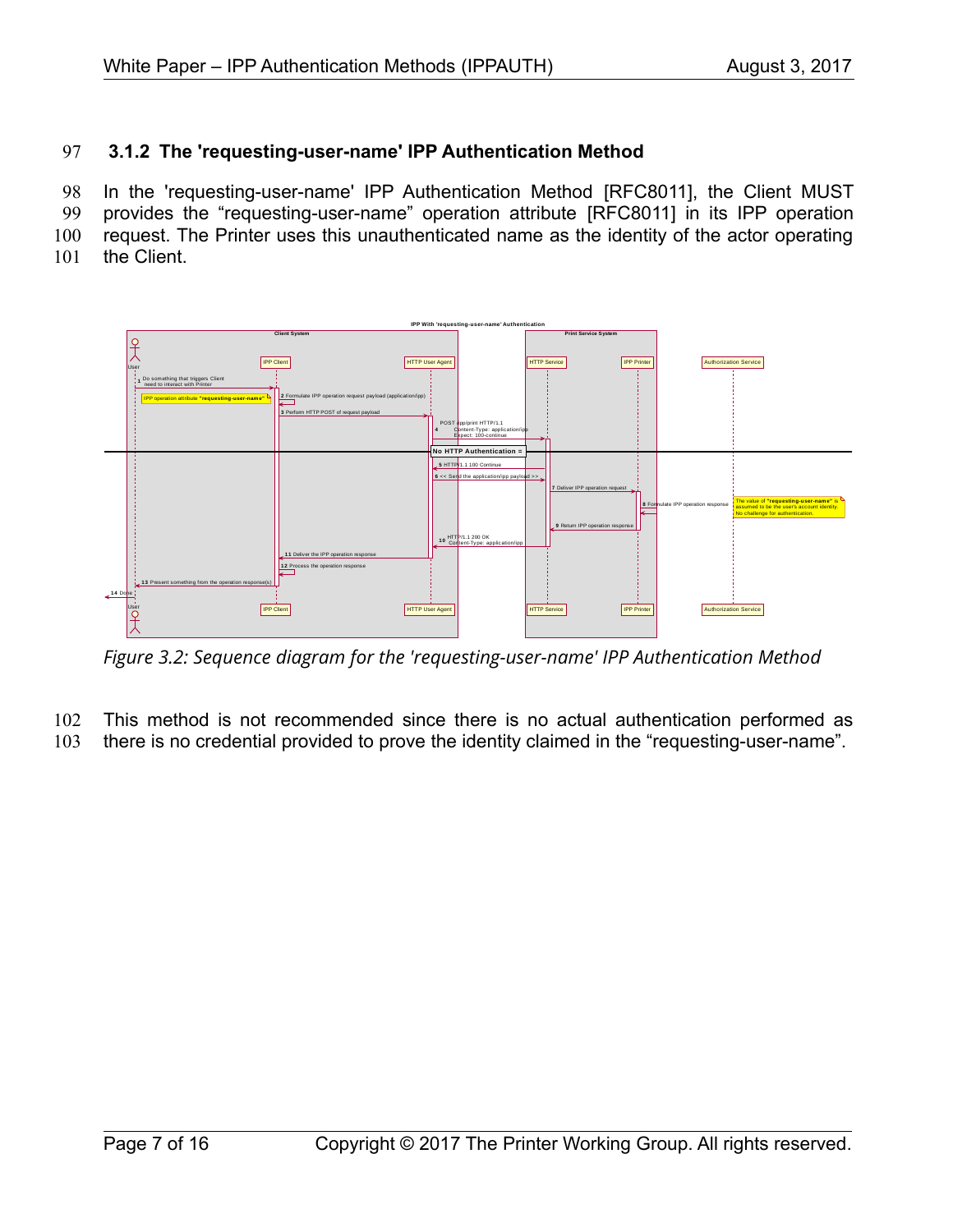#### **3.1.3 The 'basic' IPP Authentication Method** 104

The 'basic' IPP Authentication Method uses HTTP "basic" authentication scheme [\[RFC7617\].](#page-13-3) It is employed in IPP in much the same way that it is employed in conventional HTTP workflows using a Web browser; when the IPP Client encounters an HTTP 401 Unauthorized response, it evaluates whether it supports the authentication method identified by the value of the "WWW-Authenticated" header in the response. In this case, if it supports 'basic', it will present UI asking the User to provide username and password credentials that may be used to authenticate with the HTTP Server providing access to the IPP Printer. If the HTTP Server successfully authenticates that set of credentials, then the IPP operation request is passed on to the IPP Printer, which responds as usual. 105 106 107 108 109 110 111 112 113



*Figure 3.3 : Sequence diagram for the 'basic' IPP Authentication Method*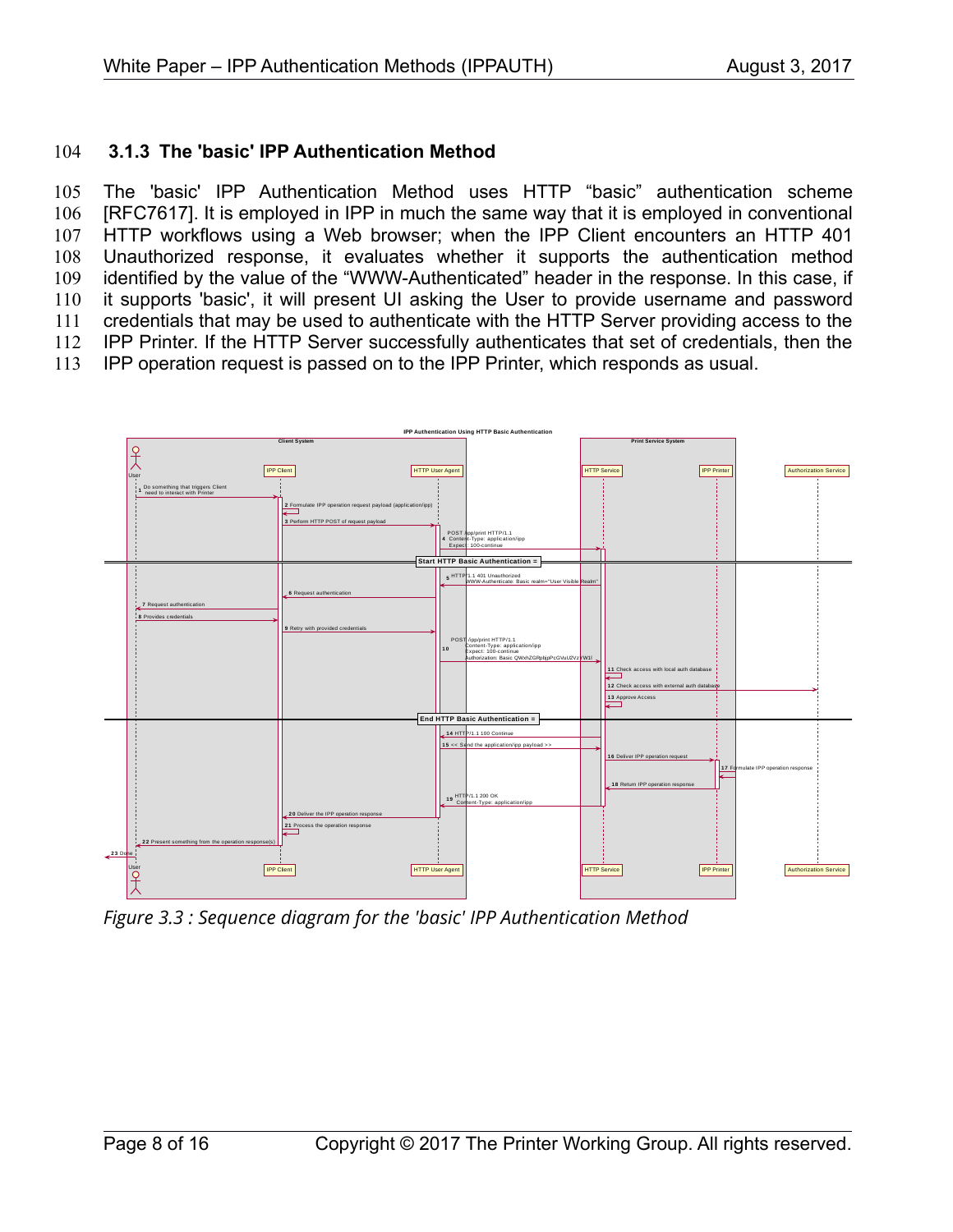#### **3.1.4 The 'digest' IPP Authentication Method** 114

The 'digest' IPP Authentication method uses the HTTP "digest" authentication scheme [\[RFC7616\].](#page-13-4) It is employed in IPP in much the same way that it is employed in conventional HTTP workflows using a Web browser; when the IPP Client encounters an HTTP 401 Unauthorized response, it evaluates whether it supports the authentication method identified by the value of the "WWW-Authenticated" header in the response. In this case, if it supports 'digest', it will present UI asking the User to provide username and password credentials that may be used to authenticate with the HTTP Server providing access to the IPP Printer. If the HTTP Server successfully authenticates that set of credentials, then the IPP operation request is passed on to the IPP Printer, which responds as usual. 115 116 117 118 119 120 121 122 123



*Figure 3.4 : Sequence diagram for the 'digest' IPP Authentication Method*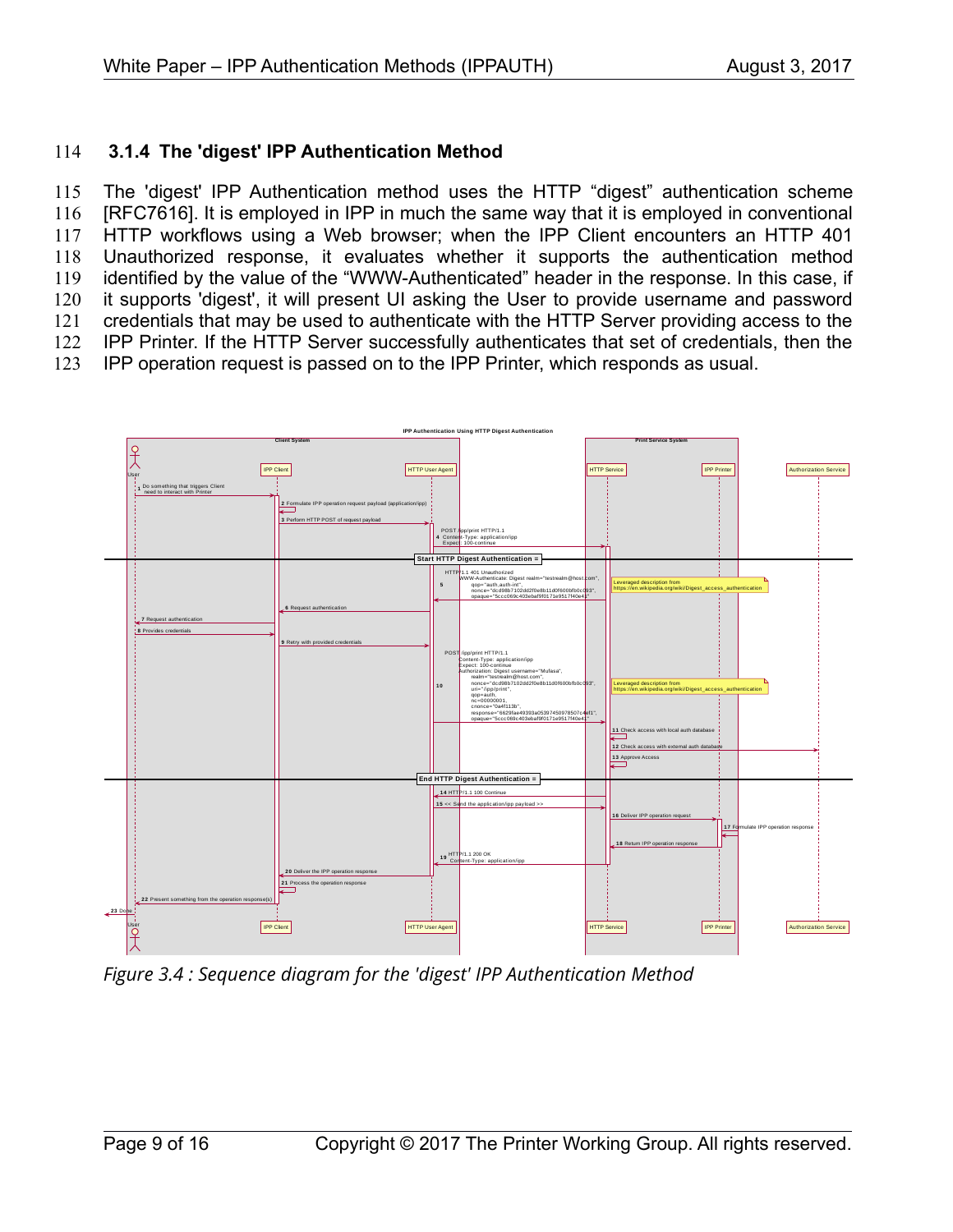#### **3.1.5 The 'negotiate' IPP Authentication Method** 124

The 'negotiate' IPP Authentication method uses the HTTP "negotiate" authentication scheme [RFC4559]. 125 126



*Figure 3.5 : Sequence diagram for the 'negotiate' IPP Authentication Method*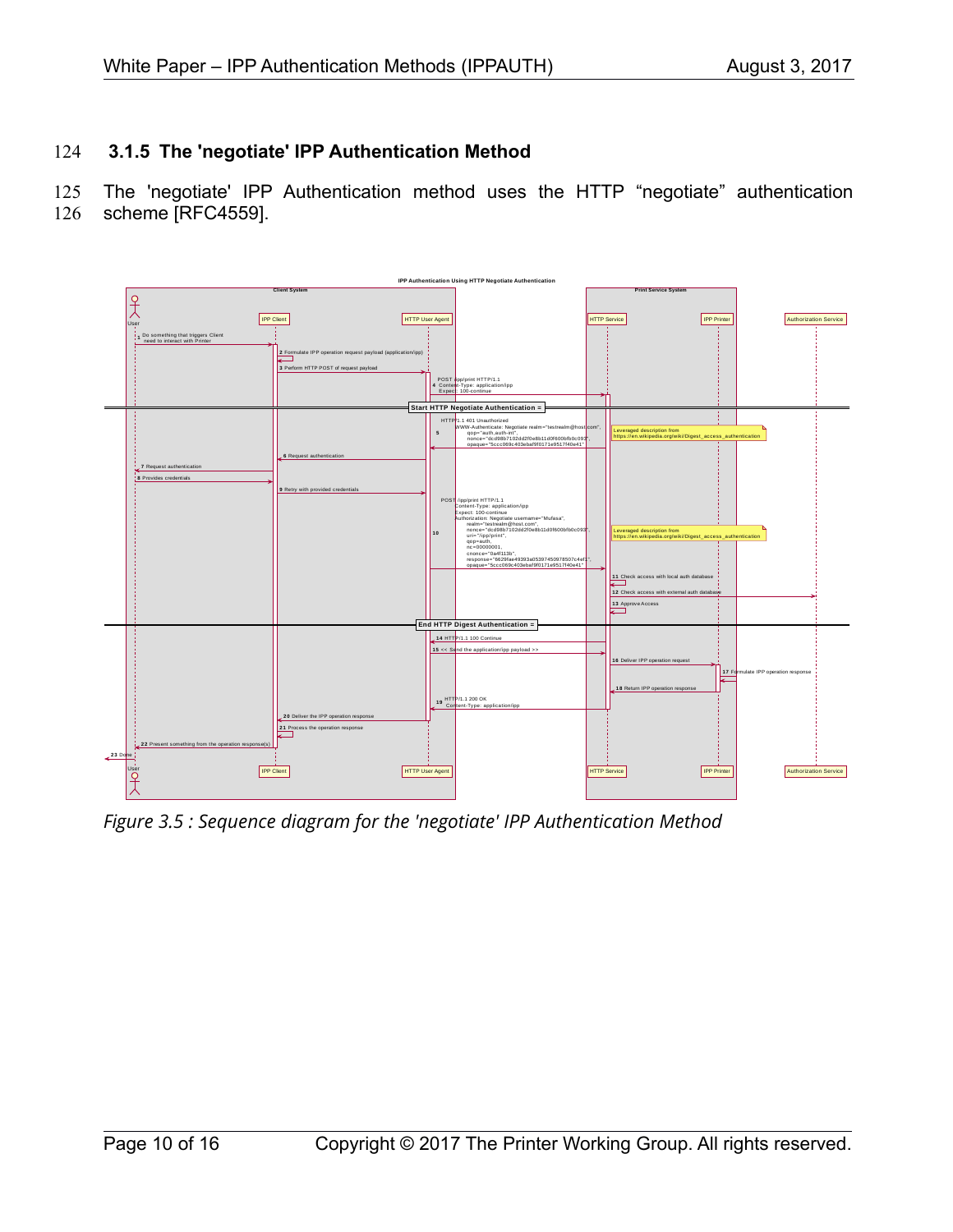#### **3.1.6 The 'oauth' IPP Authentication Method** 127

The 'oauth' IPP Authentication method uses the HTTP "oauth" authentication scheme [RFC5849]. 128 129



*Figure 3.6 : Sequence diagram for the 'oauth' IPP Authentication Method*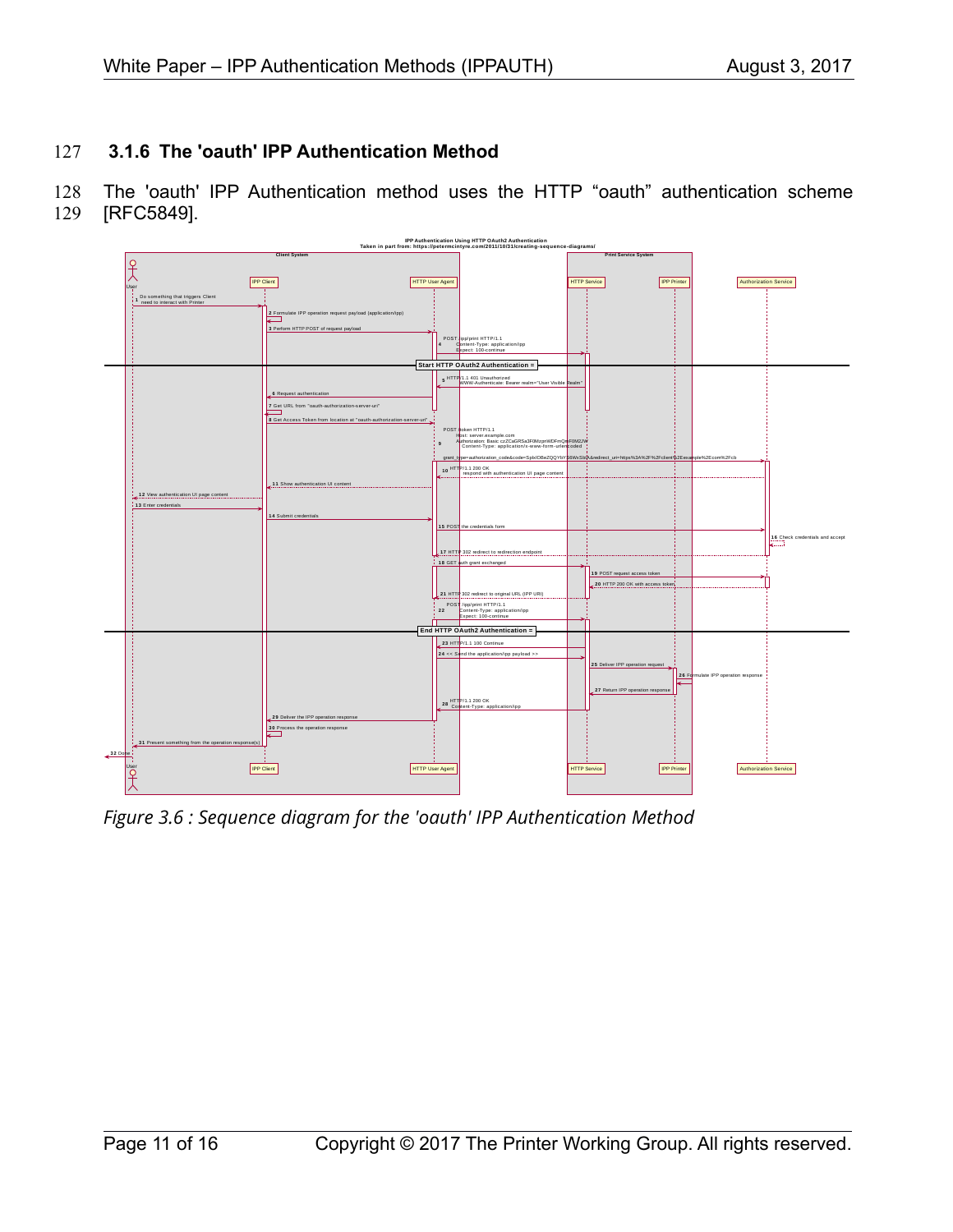#### **4 Implementation Recommendations** 130

TBD? 131

#### **5 Internationalization Considerations** 132

For interoperability and basic support for multiple languages, conforming implementations MUST support the Universal Character Set (UCS) Transformation Format -- 8 bit (UTF-8) [\[RFC3629\]](#page-13-13) encoding of Unicode [\[UNICODE\]](#page-13-12) [\[ISO10646\]](#page-12-0) and the Unicode Format for Network Interchange [\[RFC5198\].](#page-13-8) 133 134 135 136

Implementations of this specification SHOULD conform to the following standards on processing of human-readable Unicode text strings, see: 137 138

- Unicode Bidirectional Algorithm [\[UAX9\]](#page-13-11)  left-to-right, right-to-left, and vertical 139
- Unicode Line Breaking Algorithm [\[UAX14\]](#page-13-10)  character classes and wrapping 140
- Unicode Normalization Forms [\[UAX15\]](#page-13-9)  especially NFC for [\[RFC5198\]](#page-13-8) 141
- Unicode Text Segmentation [\[UAX29\]](#page-13-7)  grapheme clusters, words, sentences 142
- Unicode Identifier and Pattern Syntax [\[UAX31\]](#page-13-6)  identifier use and normalization 143
- Unicode Collation Algorithm [\[UTS10\]](#page-13-5)  sorting 144
- Unicode Locale Data Markup Language [\[UTS35\]](#page-14-4)  locale databases 145

Implementations of this specification are advised to also review the following informational documents on processing of human-readable Unicode text strings: 146 147

- Unicode Character Encoding Model [\[UTR17\]](#page-14-3)  multi-layer character model 148
- Unicode in XML and other Markup Languages [\[UTR20\]](#page-14-2)  XML usage 149
- Unicode Character Property Model [\[UTR23\]](#page-14-1)  character properties 150
- Unicode Conformance Model [\[UTR33\]](#page-14-0)  Unicode conformance basis 151

#### **6 Security Considerations** 152

Provide security considerations for this document. 153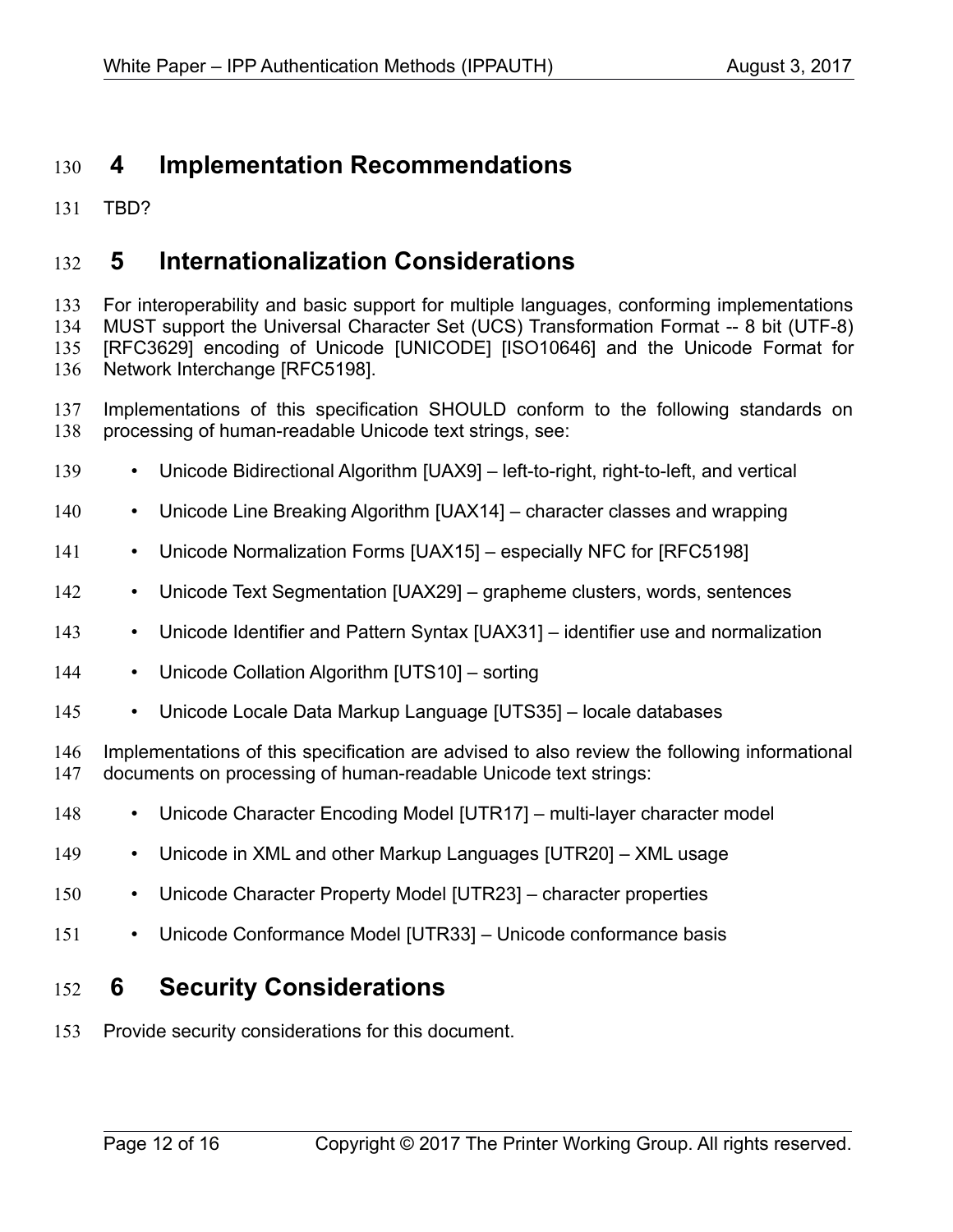#### **6.1 Human-readable Strings**  154

Implementations of this specification SHOULD conform to the following standard on processing of human-readable Unicode text strings, see: 155 156

• Unicode Security Mechanisms [\[UTS39\]](#page-14-6) – detecting and avoiding security attacks 157

Implementations of this specification are advised to also review the following informational document on processing of human-readable Unicode text strings: 158 159

• Unicode Security FAQ [\[UNISECFAQ\]](#page-14-5) – common Unicode security issues 160

#### **7 References** 161

#### **7.1 Normative References** 162

<span id="page-12-0"></span>

| 163<br>164<br>165<br>166 |              | [IANA-HTTP-AUTH] Hypertext Transfer Protocol (HTTP) Authentication Scheme Registry,<br>Internet Assigned Numbers Authority,<br>https://www.iana.org/assignments/http-authschemes/http-<br>authschemes.xml     |
|--------------------------|--------------|---------------------------------------------------------------------------------------------------------------------------------------------------------------------------------------------------------------|
| 167<br>168               | [ SO10646]   | "Information technology -- Universal Coded Character Set (UCS)",<br>ISO/IEC 10646:2011                                                                                                                        |
| 169<br>170<br>171        | [PWG5100.12] | R. Bergman, H. Lewis, I. McDonald, M. Sweet, "IPP Version 2.0, 2.1,<br>and 2.2", PWG 5100.12-2015, October 2015,<br>http://ftp.pwg.org/pub/pwg/standards/std-ipp20-20151030-5100.12.pdf                       |
| 172<br>173<br>174<br>175 | [PWG5100.13] | M. Sweet, I. McDonald, P. Zehler, "IPP: Job and Printer Extensions -<br>Set 3 (JPS3)", PWG 5100.13-2012, July 2012,<br>http://ftp.pwg.org/pub/pwg/candidates/cs-ippjobprinterext3v10-<br>20120727-5100.13.pdf |
| 176<br>177<br>178<br>179 | [PWG5100.14] | M. Sweet, I. McDonald, A. Mitchell, J. Hutchings, "IPP Everywhere",<br>5100.14-2013, January 2013,<br>http://ftp.pwg.org/pub/pwg/candidates/cs-ippeve10-20130128-<br>5100.14.pdf                              |
| 180<br>181<br>182        | [PWG5100.19] | S. Kennedy, "IPP Implementor's Guide v2.0", PWG 5100.19-2015,<br>August 2015, http://ftp.pwg.org/pub/pwg/candidates/cs-ippig20-<br>20150821-5100.19.pdf                                                       |
| 183<br>184               |              | [PWG5100.SYSTEM] I. McDonald, "IPP System Service v1.0", PWG 5100.SYSTEM, TBD,<br>http://ftp.pwg.org/pub/pwg/ipp/wd/wd-ippsystem10-20170719.pdf                                                               |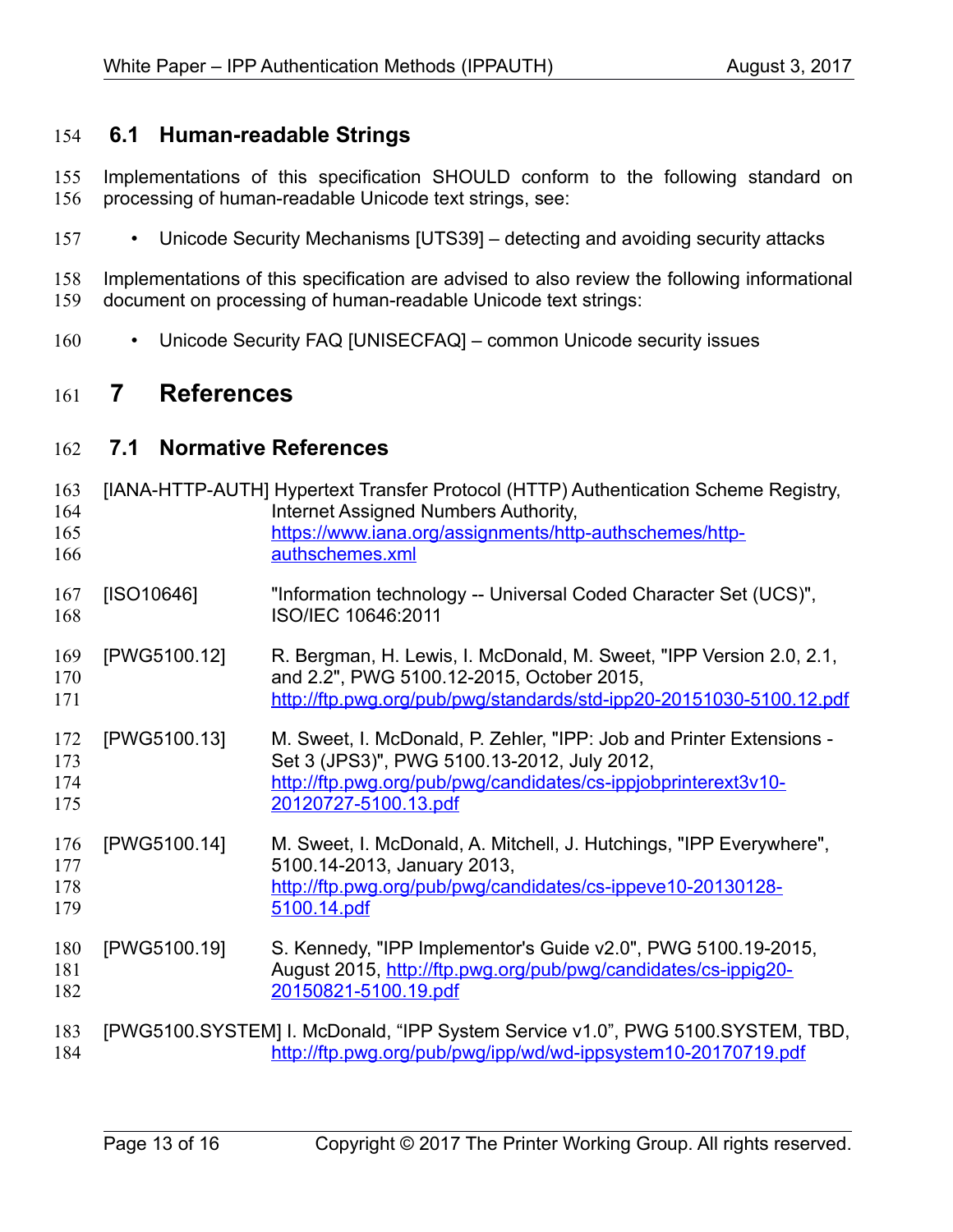<span id="page-13-13"></span><span id="page-13-12"></span><span id="page-13-11"></span><span id="page-13-10"></span><span id="page-13-9"></span><span id="page-13-8"></span><span id="page-13-7"></span><span id="page-13-6"></span><span id="page-13-5"></span><span id="page-13-4"></span><span id="page-13-3"></span><span id="page-13-2"></span><span id="page-13-1"></span><span id="page-13-0"></span>

| 185<br>186        | [RFC2817] | R. Khare, S. Lawrence, "Upgrading to TLS Within HTTP/1.1", RFC<br>2817, May 2000, https://www.ietf.org/rfc/rfc2817.txt                                         |
|-------------------|-----------|----------------------------------------------------------------------------------------------------------------------------------------------------------------|
| 187<br>188        | [RFC3629] | F. Yergeau, "UTF-8, a transformation format of ISO 10646", RFC<br>3629, November 2003, https://www.ietf.org/rfc/rfc3629.txt                                    |
| 189<br>190        | [RFC5198] | J. Klensin, M. Padlipsky, "Unicode Format for Network Interchange",<br>RFC 5198, March 2008, https://www.ietf.org/rfc/rfc5198.txt                              |
| 191<br>192<br>193 | [RFC7230] | R. Fielding, J. Reschke, "Hypertext Transfer Protocol (HTTP/1.1):<br>Message Syntax and Routing", RFC 7230, June 2014,<br>https://www.ietf.org/rfc/rfc7230.txt |
| 194<br>195<br>196 | [RFC7616] | R. Shekh-Yusef, D. Ahrens, S. Bremer, "HTTP Digest Access"<br>Authentication", RFC 7616, September 2015,<br>https://www.ietf.org/rfc/rfc7616.txt               |
| 197<br>198        | [RFC7617] | J. Reschke, "The 'Basic' HTTP Authentication Scheme", RFC 7617,<br>September 2015, https://www.ietf.org/rfc/rfc7617.txt                                        |
| 199<br>200<br>201 | [RFC8010] | M. Sweet, I. McDonald, "Internet Printing Protocol/1.1: Encoding and<br>Transport", RFC 8010, January 2017,<br>https://www.ietf.org/rfc/rfc8010.txt            |
| 202<br>203<br>204 | [RFC8011] | M. Sweet, I. McDonald, "Internet Printing Protocol/1.1: Model and<br>Semantics", RFC 8011, January 2017,<br>https://www.ietf.org/rfc/rfc8011.txt               |
| 205<br>206        | [UAX9]    | Unicode Consortium, "Unicode Bidirectional Algorithm", UAX#9, May<br>2016, http://www.unicode.org/reports/tr9                                                  |
| 207<br>208        | [UAX14]   | Unicode Consortium, "Unicode Line Breaking Algorithm", UAX#14,<br>June 2016, http://www.unicode.org/reports/tr14                                               |
| 209<br>210        | [UAX15]   | Unicode Consortium, "Normalization Forms", UAX#15, February 2016,<br>http://www.unicode.org/reports/tr15                                                       |
| 211<br>212        | [UAX29]   | Unicode Consortium, "Unicode Text Segmentation", UAX#29, June<br>2016, http://www.unicode.org/reports/tr29                                                     |
| 213<br>214        | [UAX31]   | Unicode Consortium, "Unicode Identifier and Pattern Syntax",<br>UAX#31, May 2016, http://www.unicode.org/reports/tr31                                          |
| 215<br>216        | [UNICODE] | The Unicode Consortium, "Unicode® 10.0.0", June 2017,<br>http://unicode.org/versions/Unicode10.0.0/                                                            |
| 217<br>218        | [UTS10]   | Unicode Consortium, "Unicode Collation Algorithm", UTS#10, May<br>2016, http://www.unicode.org/reports/tr10                                                    |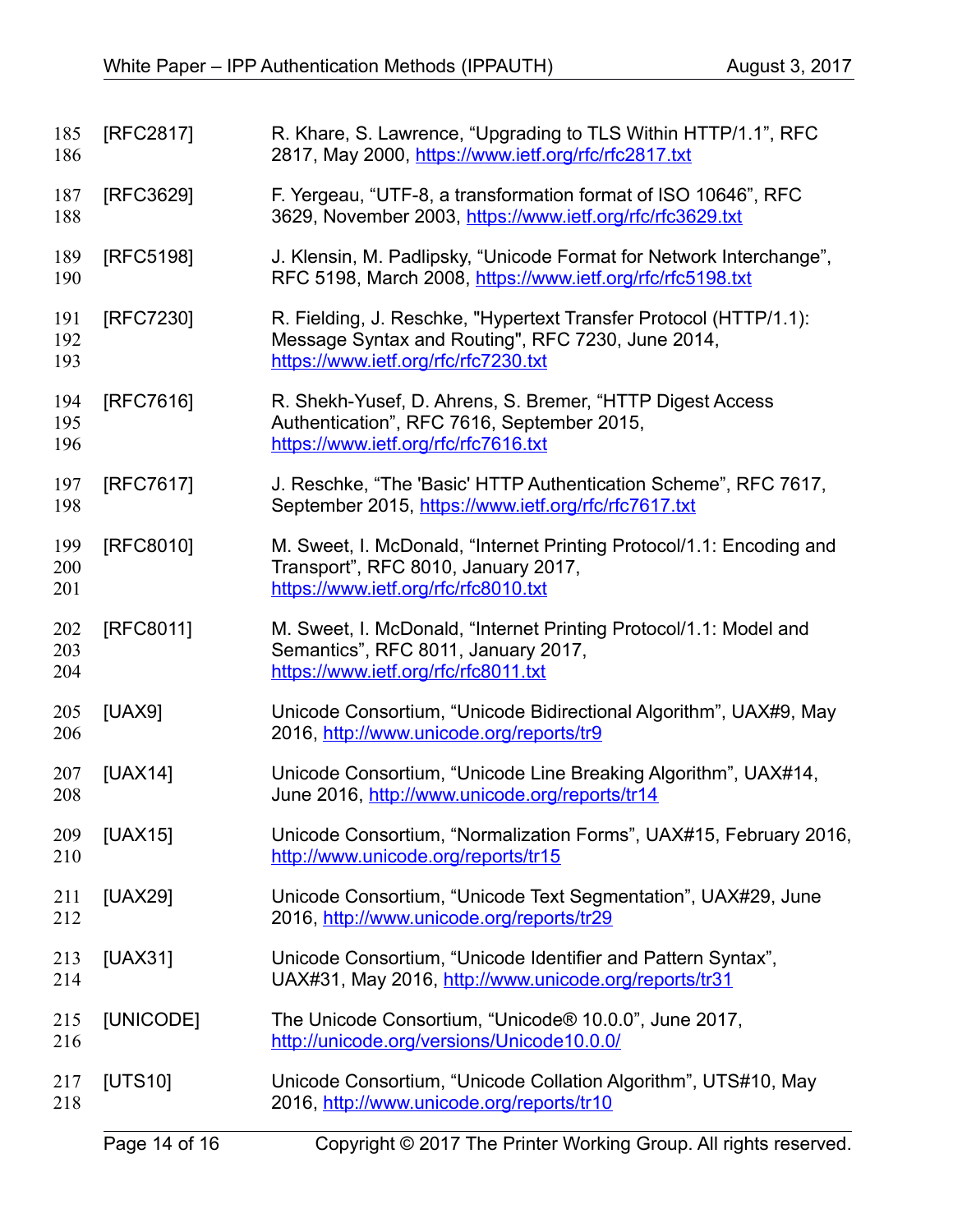- <span id="page-14-4"></span>[UTS35] Unicode Consortium, "Unicode Locale Data Markup Language", UTS#35, October 2016,<http://www.unicode.org/reports/tr35> 219 220
- <span id="page-14-6"></span>[UTS39] Unicode Consortium, "Unicode Security Mechanisms", UTS#39, June 2016,<http://www.unicode.org/reports/tr39> 221 222

#### **7.2 Informative References** 223

<span id="page-14-5"></span><span id="page-14-3"></span><span id="page-14-2"></span>

| 224<br>225 | [UNISECFAQ]    | Unicode Consortium "Unicode Security FAQ", November2016,<br>http://www.unicode.org/faq/security.html                         |
|------------|----------------|------------------------------------------------------------------------------------------------------------------------------|
| 226<br>227 | [UTR17]        | Unicode Consortium "Unicode Character Encoding Model", UTR#17,<br>November 2008, http://www.unicode.org/reports/tr17         |
| 228<br>229 | [UTR20]        | Unicode Consortium "Unicode in XML and other Markup Languages",<br>UTR#20, January 2013, http://www.unicode.org/reports/tr20 |
| 230<br>231 | [UTR23]        | Unicode Consortium "Unicode Character Property Model", UTR#23,<br>May 2015, http://www.unicode.org/reports/tr23              |
| 232<br>233 | <b>[UTR33]</b> | Unicode Consortium "Unicode Conformance Model", UTR#33,<br>November 2008, http://www.unicode.org/reports/tr33                |

#### <span id="page-14-1"></span><span id="page-14-0"></span> **8 Authors' Addresses** 234

- Primary authors (using Address style): 235
- Smith Kennedy 236
- 11311 Chinden Blvd. 237
- Boise ID 83714 238
- smith.kennedy@hp.com 239
- The authors would also like to thank the following individuals for their contributions to this 240
- whitepaper: 241
- Mike Sweet Apple Inc. 242
- Zapp Brannigan Democratic Order of Planets 243